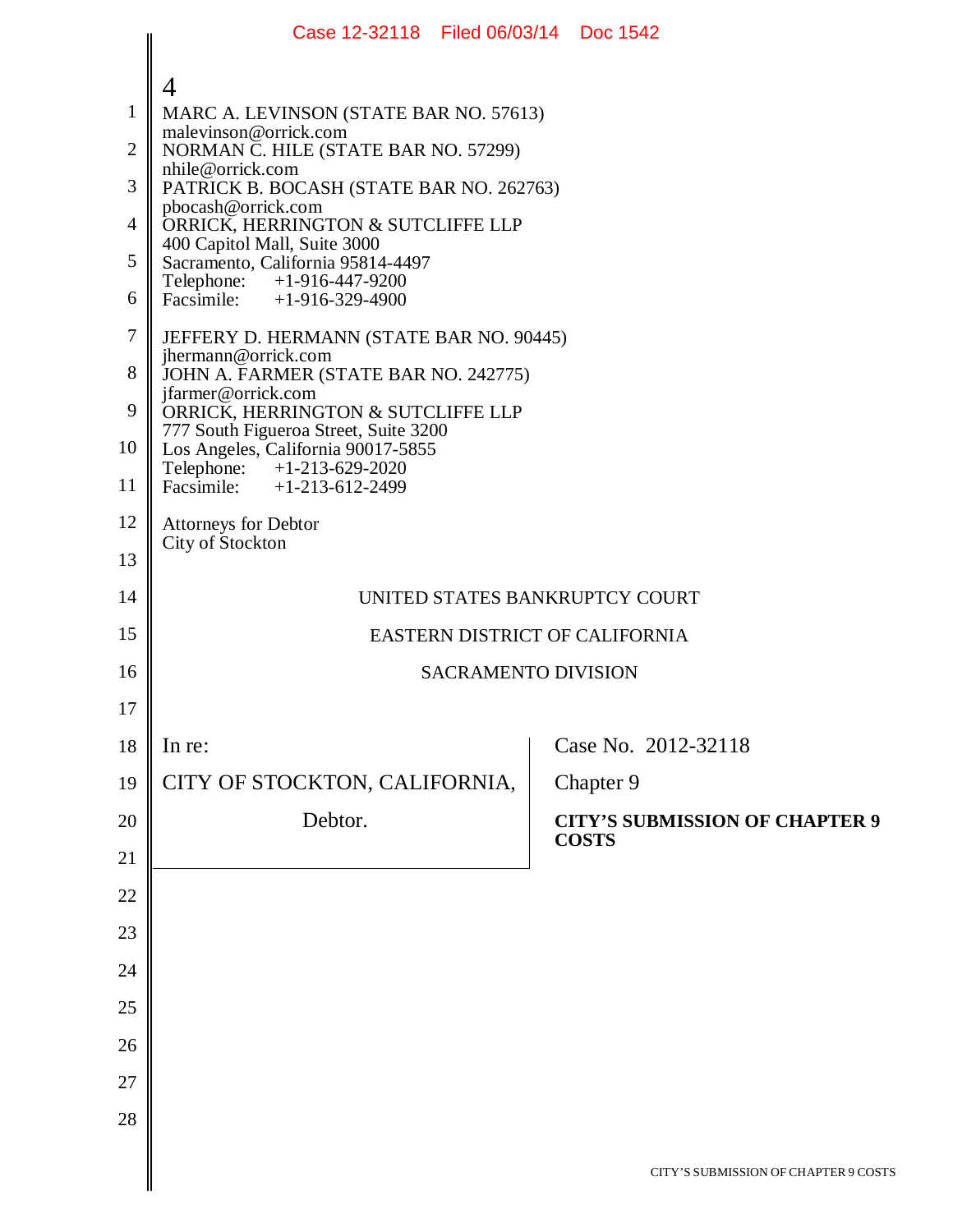## Case 12-32118 Filed 06/03/14 Doc 1542

|                | Case IZ-32118 Filed 00/03/14 DOC 1942                                                                |                     |                                                                                               |  |  |  |
|----------------|------------------------------------------------------------------------------------------------------|---------------------|-----------------------------------------------------------------------------------------------|--|--|--|
|                |                                                                                                      |                     |                                                                                               |  |  |  |
| $\mathbf{1}$   | The City of Stockton, California ("City"), the debtor in the above-captioned case, hereby            |                     |                                                                                               |  |  |  |
| $\overline{2}$ | submits the chart, attached hereto as Exhibit 1, reflecting the City's bankruptcy-related fees as of |                     |                                                                                               |  |  |  |
| 3              | May 20, 2014.                                                                                        |                     |                                                                                               |  |  |  |
| $\overline{4}$ |                                                                                                      |                     |                                                                                               |  |  |  |
| 5              | Dated: June 3, 2014                                                                                  |                     | MARC A. LEVINSON<br>NORMAN C. HILE<br>PATRICK B. BOCASH<br>Orrick, Herrington & Sutcliffe LLP |  |  |  |
| 6              |                                                                                                      |                     |                                                                                               |  |  |  |
| $\tau$         |                                                                                                      |                     |                                                                                               |  |  |  |
| 8              |                                                                                                      | By: $\qquad \qquad$ | /s/ Marc A. Levinson<br><b>MARC A. LEVINSON</b>                                               |  |  |  |
| 9<br>10        |                                                                                                      |                     | Attorneys for Debtor<br>City of Stockton                                                      |  |  |  |
| 11             |                                                                                                      |                     |                                                                                               |  |  |  |
| 12             |                                                                                                      |                     |                                                                                               |  |  |  |
| 13             |                                                                                                      |                     |                                                                                               |  |  |  |
| 14             |                                                                                                      |                     |                                                                                               |  |  |  |
| 15             |                                                                                                      |                     |                                                                                               |  |  |  |
| 16             |                                                                                                      |                     |                                                                                               |  |  |  |
| 17             |                                                                                                      |                     |                                                                                               |  |  |  |
| 18             |                                                                                                      |                     |                                                                                               |  |  |  |
| 19             |                                                                                                      |                     |                                                                                               |  |  |  |
| 20             |                                                                                                      |                     |                                                                                               |  |  |  |
| 21             |                                                                                                      |                     |                                                                                               |  |  |  |
| 22             |                                                                                                      |                     |                                                                                               |  |  |  |
| 23             |                                                                                                      |                     |                                                                                               |  |  |  |
| 24             |                                                                                                      |                     |                                                                                               |  |  |  |
| 25             |                                                                                                      |                     |                                                                                               |  |  |  |
| 26             |                                                                                                      |                     |                                                                                               |  |  |  |
| 27             |                                                                                                      |                     |                                                                                               |  |  |  |
| 28             |                                                                                                      |                     |                                                                                               |  |  |  |
|                | OHSUSA:758203662.1                                                                                   | $-2-$               | CITY'S SUBMISSION OF CHAPTER 9 COSTS                                                          |  |  |  |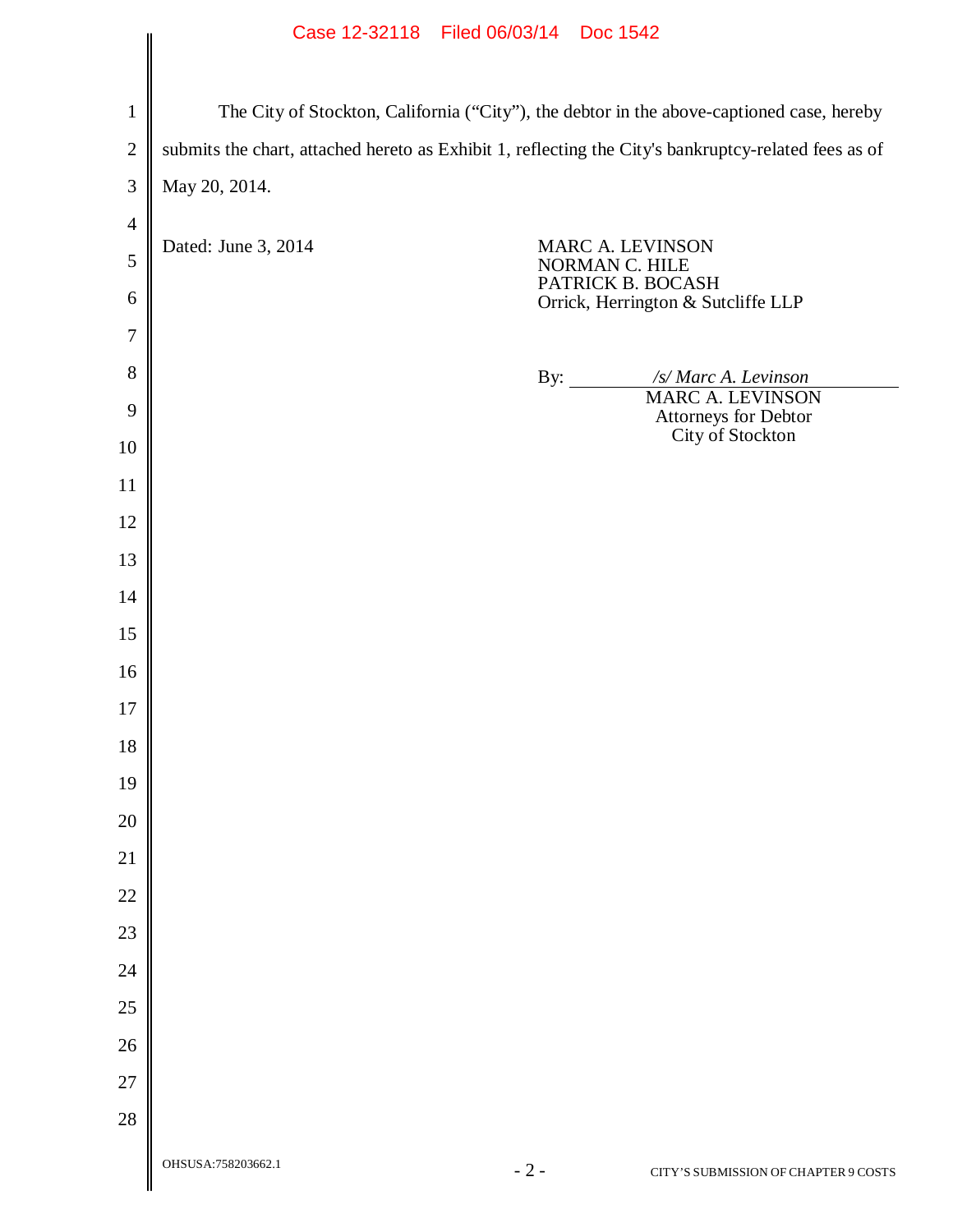## **Exhibit 1**